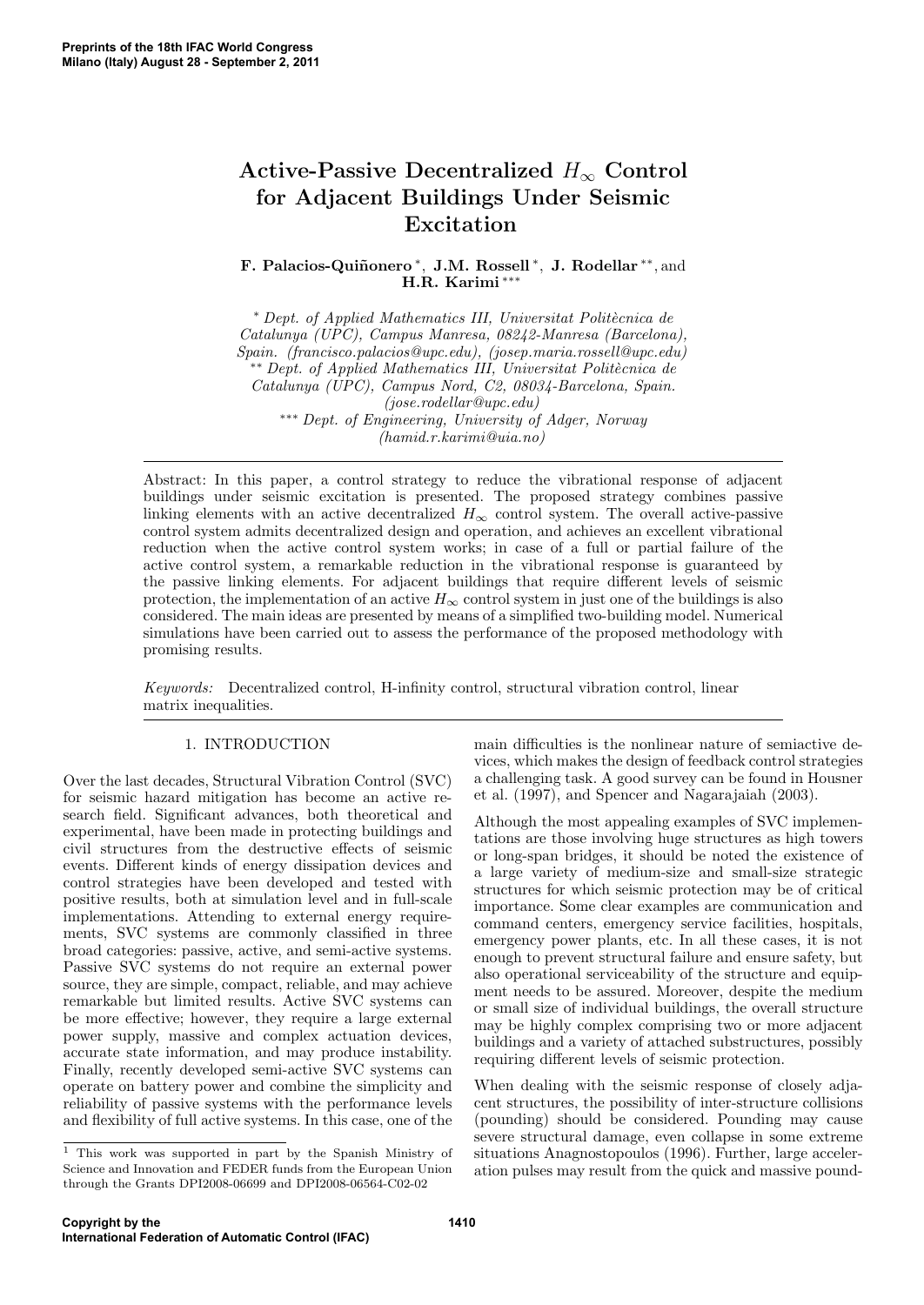ing impacts, which can cause serious damage to building contents Lopez-Garcia and Soong (2009). It is also worth to be noted that some seismic protection strategies such as passive base isolation, which can effectively reduce the seismic response of isolated buildings, may also increase the risk of pounding between insufficiently spaced adjacent structures Matsagar and Jangid (2005).

In recent years, the Connected Control Method (CCM) has proved to be an effective strategy to simultaneously mitigate pounding effects and achieve vibrational response reduction. In the CCM, closely adjacent structures are linked together by coupling devices to provide appropriate reaction control forces. The application of the CCM using different kinds of passive, active, and semiactive linking devices have been investigated with positive results. Two recent and interesting references are Bharti et al. (2010) and Preumont and Seto (2008).

The aim of this work is to explore the seismic response of a complex structure consisting of two adjacent actively controlled buildings linked by damping passive elements. The resulting active-passive overall control system combines the high performance characteristics of active control systems with the reliability of passive control elements and, at the same time, admits a decentralized design and operation of the active control subsystems. More precisely, we consider a two-building coupled system with the following control structure (see Fig. 1): (i) Every story is equipped with an ideal active actuator, (ii) passive energy dissipation devices are located at the linking elements, (iii) in each building, the active actuators are operated by an independent feedback local controller.

The seismic response of the two-building system when the decentralized active control system is partially or totally switched off is a particularly relevant subject, which admits two interesting practical interpretations: from a reliability point of view, it can be seen as the system response under a partial or full failure of the active control system; from a design point of view, it can be understood as the response produced by different active control configurations corresponding to different levels of seismic protection.

Due to the complexity of the overall system, we have chosen a minimal configuration that allows a clear presentation of the main ideas while maintaining the generality of the approach. This configuration consists of a three-story building linked to a two-story building. The linking passive elements have been modeled as viscoelastic dampers. For the overall system, a state feedback centralized  $H_{\infty}$  controller has been obtained, which have been taken as a reference in the performance assessment. The design of the decentralized controller has been carried out following two different strategies. First, a decentralized  $H_{\infty}$  controller has been obtained using the whole model of the coupled two-building system by imposing suitable structure constraints in the corresponding LMIs. Second,  $H_{\infty}$  controllers have been independently computed for each building ignoring the passive linking.

Numerical simulations of the vibrational response of the two-building system have been conducted, using the El Centro NS 1940 earthquake as ground acceleration. The simulation data indicate that, despite the decentralized

design and the restricted information exchange, the results obtained by the decentralized active controllers are similar to those attained by the centralized active controller. When the decentralized active control system is completely switched off, a remarkable reduction of the maximum inter-story drifts in both buildings is guaranteed by the passive elements. If only one of the local active controllers is disabled, the response of the actively controlled building remains practically unaffected; moreover, the control forces in the working active devices increase slightly and act through the linking elements to drive the response of the uncontrolled building to a level that is clearly below the level obtained by the pure passive control.

The paper is organized as follows. In Section 2, a simplified model of the two-building coupled system is provided. In Section 3, two different decentralized controllers together with a centralized controller, which serves as reference, are computed. A brief summary relative to  $H_{\infty}$  control is also included. Finally, in Section 4, numerical simulations of the free and controlled responses for the different cases under consideration are presented and compared.

# 2. TWO-BUILDING MODEL



Figure 1. Structural model for two adjacent buildings

In this section, a simplified model for a two-building coupled system formed by a three-story building and a two-story building linked by viscoelastic dampers is presented. The buildings motion can be described by

 $\mathbf{M}\ddot{q}(t) + \mathbf{C}\dot{q}(t) + \mathbf{K}q(t) = \mathbf{T_u}u(t) - \mathbf{M}\mathbf{T_w}w(t),$  (1) where  $M$  is the mass matrix;  $K$  and  $C$  are the total stiffness and damping matrices, respectively, including the stiffness and damping coefficients of the buildings as well as the stiffness and damping coefficients of the viscoelastic dampers; the vector of relative displacements with respect to the ground is

$$
q(t)=\Big[q_{1}^{(l)}(t),q_{2}^{(l)}(t),q_{3}^{(l)}(t),q_{1}^{(r)}(t),q_{2}^{(r)}(t)\Big]^{T}\!\!,
$$

where  $q_i^{(l)}(t)$  and  $q_i^{(r)}(t)$  represent, respectively, the displacement of the ith story in the left and right building; the vector of control forces has a similar structure

$$
u(t) = \left[ u_1^{(l)}(t), u_2^{(l)}(t), u_3^{(l)}(t), u_1^{(r)}(t), u_2^{(r)}(t) \right];
$$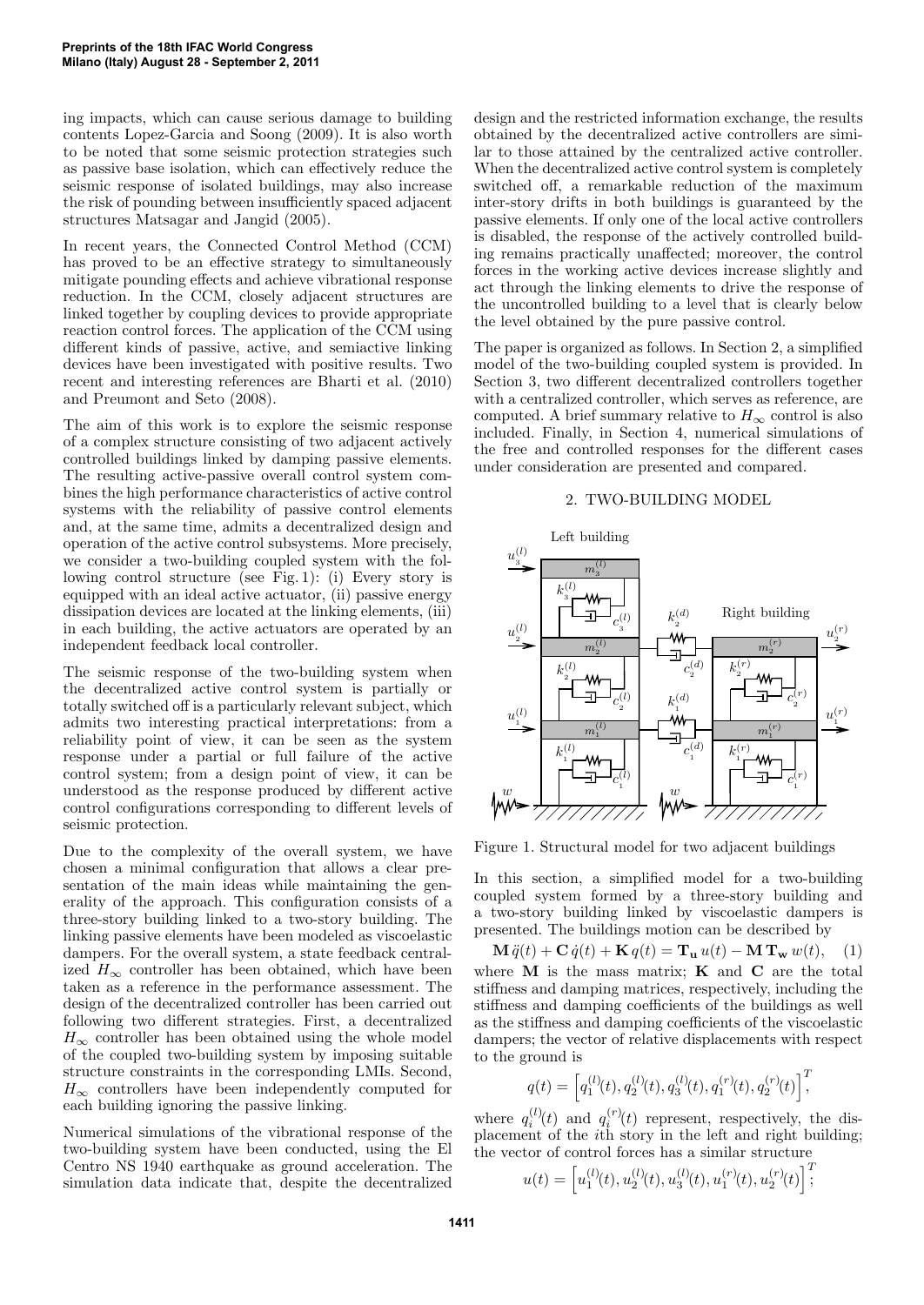$T_{u}$ =I<sub>5×5</sub> is the control location matrix;  $T_{w}$  is the index vector with all its elements equal to 1, and  $w(t)$  is the ground acceleration. With the notations indicated in Fig. 1, the matrices in equation (1) have the following structures:

$$
\mathbf{M} = \left[ \begin{smallmatrix} \mathbf{M_L} & \mathbf{0} \\ \mathbf{0} & \mathbf{M_R} \end{smallmatrix} \right],
$$

$$
\mathbf{M}_{\mathbf{L}} = \text{diag}\left[m_1^{(l)}, m_2^{(l)}, m_3^{(l)}\right], \quad \mathbf{M}_{\mathbf{R}} = \text{diag}\left[m_1^{(r)}, m_2^{(r)}\right],
$$

$$
\mathbf{C} = \mathbf{C^s} + \mathbf{C^d}, \qquad \mathbf{K} = \mathbf{K^s} + \mathbf{K^d}.
$$

The inter-story damping matrix is

$$
\mathbf{C}^{\mathbf{s}} = \left[ \begin{array}{cc} \mathbf{C}_{\mathbf{L}} & \mathbf{0} \\ \mathbf{0} & \mathbf{C}_{\mathbf{R}} \end{array} \right],
$$

with

$$
\mathbf{C_L} = \begin{bmatrix} c_1^{(l)} + c_2^{(l)} & -c_2^{(l)} & 0 \\ -c_2^{(l)} & c_2^{(l)} + c_3^{(l)} & -c_3^{(l)} \\ 0 & -c_3^{(l)} & c_3^{(l)} \end{bmatrix}, \ \ \mathbf{C_R} = \begin{bmatrix} c_1^{(r)} + c_2^{(r)} & -c_2^{(r)} \\ -c_2^{(r)} & c_2^{(r)} \end{bmatrix},
$$

while the inter-building damping matrix corresponding to the viscoelastic dampers is

$$
\mathbf{C}^{\mathbf{d}} = \begin{bmatrix} c_1^{(d)} & 0 & 0 & -c_1^{(d)} & 0 \\ 0 & c_2^{(d)} & 0 & 0 & -c_2^{(d)} \\ 0 & 0 & 0 & 0 & 0 \\ -c_1^{(d)} & 0 & 0 & c_1^{(d)} & 0 \\ 0 & -c_2^{(d)} & 0 & 0 & c_2^{(d)} \end{bmatrix}.
$$

Analogously, the inter-story stiffness matrix is

$$
K^s = \begin{bmatrix} K_L & 0 \\ 0 & K_R \end{bmatrix},
$$

with

$$
\mathbf{K_L} = \begin{bmatrix} k_1^{(l)} + k_2^{(l)} & -k_2^{(l)} & 0 \\ -k_2^{(l)} & k_2^{(l)} + k_3^{(l)} & -k_3^{(l)} \\ 0 & -k_3^{(l)} & k_3^{(l)} \end{bmatrix}, \ \ \mathbf{K_R} = \begin{bmatrix} k_1^{(r)} + k_2^{(r)} & -k_2^{(r)} \\ -k_2^{(r)} & k_2^{(r)} \end{bmatrix},
$$

and the inter-building stiffness matrix takes the form

 $\sim$ 

$$
\mathbf{K}^{\mathbf{d}}=\left[\begin{array}{cccc}k_{1}^{(d)}&0&0-k_{1}^{(d)}&0\\0&k_{2}^{(d)}&0&0&-k_{2}^{(d)}\\0&0&0&0&0\\-k_{1}^{(d)}&0&0&k_{1}^{(d)}&0\\0&-k_{2}^{(d)}&0&0&k_{2}^{(d)}\end{array}\right].
$$

From the second-order model (1), a first-order state-space model can be derived

$$
S: \begin{cases} \dot{x}(t) = Ax(t) + Bu(t) + Ew(t), \\ y(t) = C_y x(t). \end{cases} \tag{2}
$$

Here, the state vector  $x(t) \in \mathbb{R}^{10}$  groups together the displacements and the velocities arranged in increasing order, that is,

$$
x(t) = [q_1(t), \dot{q}_1(t), \cdots, q_5(t), \dot{q}_5(t)]^T,
$$

where  $q_i(t) = q_i^{(l)}(t)$ ,  $i=1,2,3$ , is the displacement relative to the ground of the ith story in the left building, and  $q_4(t) = q_1^{(r)}(t), q_5(t) = q_2^{(r)}(t)$  denote the displacements for the right building. The matrices for the state-space model (2) used in the controllers design and the response numerical simulations are

$$
A = \begin{bmatrix}\n0 & 1 & 0 & 0 & 0 & 0 & 0 & 0 & 0 & 0 & 0 \\
0 & 0 & 0 & 0 & 1 & 0 & 0 & 0 & 0 & 0 & 0 & 0 \\
0 & 0 & 0 & 0 & 1 & 0 & 0 & 0 & 0 & 0 & 0 \\
0 & 0 & 0 & 0 & 1 & 0 & 0 & 0 & 0 & 0 & 0 \\
0 & 0 & 0 & 0 & 0 & 0 & 1 & 0 & 0 & 0 & 0 \\
0 & 0 & 0 & 0 & 0 & 0 & 0 & 1 & 0 & 0 & 0 \\
0 & 0 & 0 & 0 & 0 & 0 & 0 & 0 & 1 & 0 & 0 \\
0 & 0 & 0 & 0 & 0 & 0 & 0 & 0 & 0 & 1 & 0 \\
0 & 0 & 0 & 0 & 0 & 0 & 0 & 0 & 0 & 0 & 1 \\
0 & 0 & 0 & 0 & 0 & 0 & 0 & 0 & 0 & 0 & 0 \\
0 & 0 & 0 & 0 & 0 & 0 & 0 & 0 & 0 & 0 & 0 \\
0 & 0 & 0 & 0 & 0 & 0 & 0 & 0 & 0 & 0 \\
0 & 0 & 0 & 0 & 0 & 0 & 0 & 0 & 0 \\
0 & 0 & 0 & 0 & 0 & 0 & 0 & 0 \\
0 & 0 & 0 & 0 & 0 & 0 & 0 & 0 \\
0 & 0 & 0 & 0 & 0 & 0 & 0 & 0 \\
0 & 0 & 0 & 0 & 0 & 0 & 0 & 0 \\
0 & 0 & 0 & 0 & 0 & 0 & 0 & 0 \\
0 & 0 & 0 & 0 & 0 & 0 & 0 & 0 \\
0 & 0 & 0 & 0 & 0 & 0 & 0 & 0 \\
0 & 0 & 0 & 0 & 0 & 0 & 0 & 0 \\
0 & 0 & 0 & 0 & 0 & 0 & 0 & 0 \\
0 & 0 & 0 & 0 & 0 & 0 & 0 & 0 \\
0 & 0 & 0 & 0 & 0 & 0 & 0 & 0 \\
0 & 0 & 0 & 0 & 0 & 0 & 0 & 0 \\
0 & 0 & 0 & 0 & 0 & 0 & 0 & 0 \\
0 & 0 & 0 & 0 & 0 & 0 & 0 & 0 \\
0 & 0 & 0 & 0 & 0 & 0 &
$$

It should be noted that the output matrix  $C_y$  extracts the inter-story drifts of the buildings, that is,

$$
y(t) = \left[ y_1^{(l)}(t), y_2^{(l)}(t), y_3^{(l)}(t), y_1^{(r)}(t), y_2^{(r)}(t) \right]^T
$$

where  $y_1^{(l)}=q_1^{(l)}$ ,  $y_2^{(l)}=q_2^{(l)}-q_1^{(l)}$ ,  $y_3^{(l)}=q_3^{(l)}-q_2^{(l)}$ ,  $y_1^{(r)}=q_1^{(r)}$ ,  $y_2^{(r)} = q_2^{(r)} - q_1^{(r)}$ . The matrices in (3) correspond to the following particular values of the mass, damping and stiffness coefficients:  $m_i^{(l)} = m_j^{(r)} = 1.29 \times 10^6 \text{ Kg}; c_i^{(l)} = c_j^{(r)} = 10^5 \text{ N s/m};$  $k_i^{(l)} = 4 \times 10^9$ N/m;  $k_j^{(r)} = 2 \times 10^9$ N/m;  $c_1^{(d)} = 0$ ,  $c_2^{(d)} = 10^6$  N s/m;  $k_j^{(d)}=0$ , for  $i=1, 2, 3, j=1, 2$ . A detailed derivation of the first-order state-space model (2) can be found in Wang et al. (2009).

#### 3. CONTROLLERS DESIGN

In this section, three active  $H_{\infty}$  controllers for the system (2) are computed: a centralized controller and two decentralized controllers; in all the cases, the particular values given in (3) are used. The centralized controller will be taken as a reference in the performance assessment. For the decentralized controllers, two different approaches are followed: a centralized design which uses the overall two-building coupled model, and a decentralized design which considers the buildings independently, ignoring the linkage. Regarding to the passive control system, the buildings are linked by a single damper with damping constant  $c_2^{(d)}$ =10<sup>6</sup> N s/m, located at the second story. This configuration may be considered as optimal, in the sense that numerical simulations show that no significant reduction of the vibrational response results when a similar damper is placed linking the first stories, or elastic linking elements are considered. In terms of the damping and stiffness coefficients, this means  $c_1^{(d)}=0$ ,  $k_1^{(d)}=k_2^{(d)}=0$ . Finally, a number of good reasons justify the choice of the  $H_{\infty}$  approach for the problem under consideration: the practical interpretation of the  $H_{\infty}$  norm as minimum worst case gain from energy disturbance to energy response, the existence of efficient solvers via LMI formulation which allow to obtain decentralized controllers by imposing structure constraints on the controller gain matrix, and the possibility of extending the study to a variety of interesting scenarios which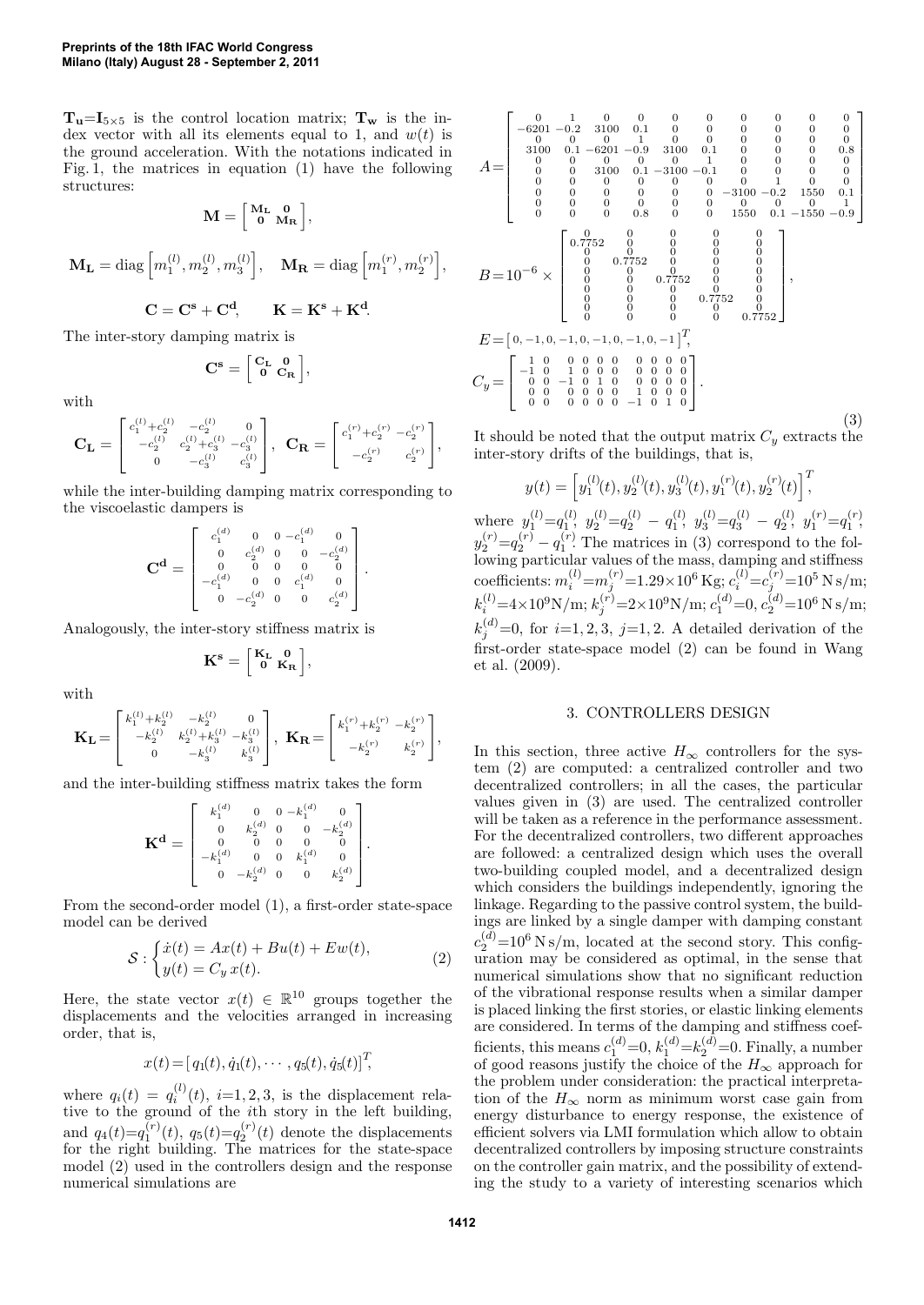may include several kinds of uncertainties, delays, actuator saturation, etc.

### *3.1* H<sup>∞</sup> *control*

In this subsection, a brief summary of  $H_{\infty}$  control design is presented; a detailed treatment can be found in Boyd et al. (1994). Let us consider the system (2) together with the controlled output  $z(t)=C_zx(t)+D_zu(t)$  where  $C_z$  and  $D<sub>z</sub>$  are, respectively, the state and control-force controlled output matrices. For a given state feedback controller  $u(t)=Gx(t)$ , the following closed-loop system results

$$
\mathcal{S}_{CL}: \begin{cases} \dot{x}(t) &= A_{CL}x(t) + Ew(t), \\ z(t) &= C_{CL}x(t), \end{cases} \tag{4}
$$

where

$$
A_{CL} = A + BG, \quad C_{CL} = C_z + D_z G. \tag{5}
$$

The closed-loop transfer function from the disturbance  $w(t)$  to the controlled output  $z(t)$  has the form

$$
T_{zw}(s) = C_{CL} (sI - A_{CL})^{-1} E.
$$
 (6)

The objective is to find a gain matrix  $G_{op}$  which produces a stable matrix  $A_{CL}$  and, at the same time, minimizes the value of the norm

$$
||T_{zw}||_{\infty} = \max_{\omega} \bar{\sigma} [T_{zw}(j\omega)], \qquad (7)
$$

where  $\bar{\sigma}(\cdot)$  denotes the maximum singular value. For a prescribed  $\gamma$ >0, according to the Bounded Real Lemma, the following two statements are equivalent:

- (1)  $||T_{zw}||_{\infty} < \gamma$  and  $A_{CL}$  is stable.
- (2) There exists a symmetric positive-definite matrix  $P \in \mathbb{R}^{2n \times 2n}$  such that the following inequality

$$
\begin{bmatrix} A_{CL} P + P A_{CL}^T + \gamma^{-2} E E^T & P C_{CL}^T \\ * & -I \end{bmatrix} < 0 \tag{8}
$$

holds, where ∗ denotes the symmetric entry.

By using the closed-loop matrix definitions given in (5), equation (8) becomes

$$
\begin{bmatrix} AP + PA^{T} + BGP + PG^{T}B^{T} + \gamma^{-2}EE^{T} & PC_{z}^{T} + PG^{T}D_{z}^{T} \\ * & -I \end{bmatrix} < 0.
$$

The above nonlinear matrix inequality can be converted into a linear matrix inequality (LMI) by introducing the new variables  $Y = GP$  and  $\eta = \gamma^{-2}$ 

$$
\begin{bmatrix} AP + PA^{T} + BY + Y^{T}B^{T} + \eta EE^{T} & PC_{z}^{T} + Y^{T}D_{z}^{T} \\ * & -I \end{bmatrix} < 0.
$$
 (9)

The continuous-time  $H_{\infty}$  control problem is then transformed into the following convex optimization problem:

$$
\begin{cases}\n\text{maximize } \eta \\
\text{subject to } P > 0, \ \eta > 0 \text{ and the LMI (9)},\n\end{cases} \tag{10}
$$

where the matrices  $Y, P$  are the optimization variables. If the optimal value  $\eta_{\text{max}}$  is attained for the optimal matrices  $Y_{op}$ ,  $P_{op}$ , the corresponding gain matrix can be computed as

$$
G_{op} = Y_{op} P_{op}^{-1},
$$
 (11)

and the value of the minimum  $H_{\infty}$  norm is

$$
||T_{zw}(G_{op})||_{\infty} = \gamma_{G_{op}} = \frac{1}{\sqrt{\eta_{\text{max}}}},\tag{12}
$$

where  $T_{zw}(G_{op})$  denotes the transfer function described in (6) corresponding to the control gain matrix  $G_{op}$ .

#### *3.2 Centralized Control*

First, we compute a centralized  $H_{\infty}$  control by solving the optimization problem stated in (10) using the system matrices given in (3) and the controlled output matrices

$$
C_z = \begin{bmatrix} C_y \\ \mathbf{0}_{5\times10} \end{bmatrix}, \quad D_z = 0.3162 \times 10^{-7} \begin{bmatrix} \mathbf{0}_{5\times5} \\ \mathbf{I}_{5\times5} \end{bmatrix},
$$

obtaining the following full control gain matrix

| $G_c = 10^7 \times$ |  |  |  |  |                                                                                 |  |  |  |  |
|---------------------|--|--|--|--|---------------------------------------------------------------------------------|--|--|--|--|
|                     |  |  |  |  | $\vert$ 0.133 -0.061 0.180 -0.082 0.289 -0.083 -0.810 -0.031 -1.422 -0.050      |  |  |  |  |
|                     |  |  |  |  | $\mid$ 0.275 -0.082 0.344 -0.145 0.498 -0.165 -1.515 -0.055 -2.527 -0.091       |  |  |  |  |
|                     |  |  |  |  | $0.302 - 0.083$ $0.470 - 0.165$ $0.594 - 0.226 - 1.992 - 0.070 - 3.071 - 0.113$ |  |  |  |  |
|                     |  |  |  |  | $\vert$ 0.711 -0.031 1.300 -0.057 1.687 -0.070 -0.254 -0.072 -0.445 -0.067      |  |  |  |  |
|                     |  |  |  |  | 1.231 -0.050 2.227 -0.091 2.573 -0.113 -0.336 -0.067 -0.736 -0.138              |  |  |  |  |

and the minimum  $\gamma$  value

$$
||T_{zw(G_c)}||_{\infty} = \gamma_{G_c} = 0.0788.
$$

Note that to compute the actuation force for any story using the gain matrix  $G_c$ , the knowledge of the complete state of both buildings is required.

### *3.3 Decentralized Control with Centralized Design*

Second, we consider again the overall two-building coupled system but now the goal is to design a decentralized controller by imposing a block diagonal structure on the control gain matrix. To this end, we solve problem (10) using variable matrices  $P$  and  $Y$  with the form

$$
P = \begin{bmatrix} P_{11} & 0 \\ 0 & P_{22} \end{bmatrix}, \quad Y = \begin{bmatrix} Y_{11} & 0 \\ 0 & Y_{22} \end{bmatrix},
$$

where  $P_{11}$ ,  $P_{22}$  are positive-definite matrices of dimensions  $6 \times 6$  and  $4 \times 4$ , respectively, and  $Y_{11}$ ,  $Y_{22}$  are rectangular matrices of dimensions  $3 \times 6$  and  $2 \times 4$ . The matrices used in the controlled output  $z(t) = C_z x(t) + D_z u(t)$  are

$$
C_z = \begin{bmatrix} C_y \\ \mathbf{0}_{5 \times 10} \end{bmatrix}, \quad D_z = 0.5623 \times 10^{-7} \begin{bmatrix} \mathbf{0}_{5 \times 5} \\ \mathbf{I}_{5 \times 5} \end{bmatrix}.
$$

After solving the corresponding constrained LMI minimization problem, the following block diagonal gain matrix results

<sup>G</sup>dc <sup>=</sup> <sup>10</sup><sup>6</sup><sup>×</sup> 0.078 −1.049 0.094 −1.177 −0.230 −1.426 0 0 0 0 0.320 −1.177 0.056 −2.476 −0.268 −2.603 0 0 0 0 0.497 −1.426 0.190 −2.603 −0.346 −3.653 0 0 0 0 0 0 0 0 0 0 0.057 −1.220 −0.153 −1.346 0 0 0 0 0 0 0.354 −1.346 −0.269 −2.566 

and the associated minimum  $\gamma$  value is

$$
||T_{zw}(G_{dc})||_{\infty} = \gamma_{G_{dc}} = 0.1544.
$$

In this case, we only need the state of the corresponding building to compute the actuation force for a given story. Predictably, a higher  $\gamma$  value has been obtained due to the structural restrictions imposed on matrices  $Y$  and  $P$ ; however, the resulting  $\gamma$  value is still remarkably low.

#### *3.4 Decentralized Control with Decentralized Design*

Finally, we proceed to design a decentralized controller considering the buildings independently and ignoring the passive linking system. In this third case, we have two independent subsystems

$$
\mathcal{S}_{L} : \begin{cases} \dot{x}_{L}(t) = A_{L} x_{L}(t) + B_{L} u_{L}(t) + E_{L} w(t), \\ y_{L}(t) = (C_{y})_{L} x_{L}(t), \end{cases}
$$
(13)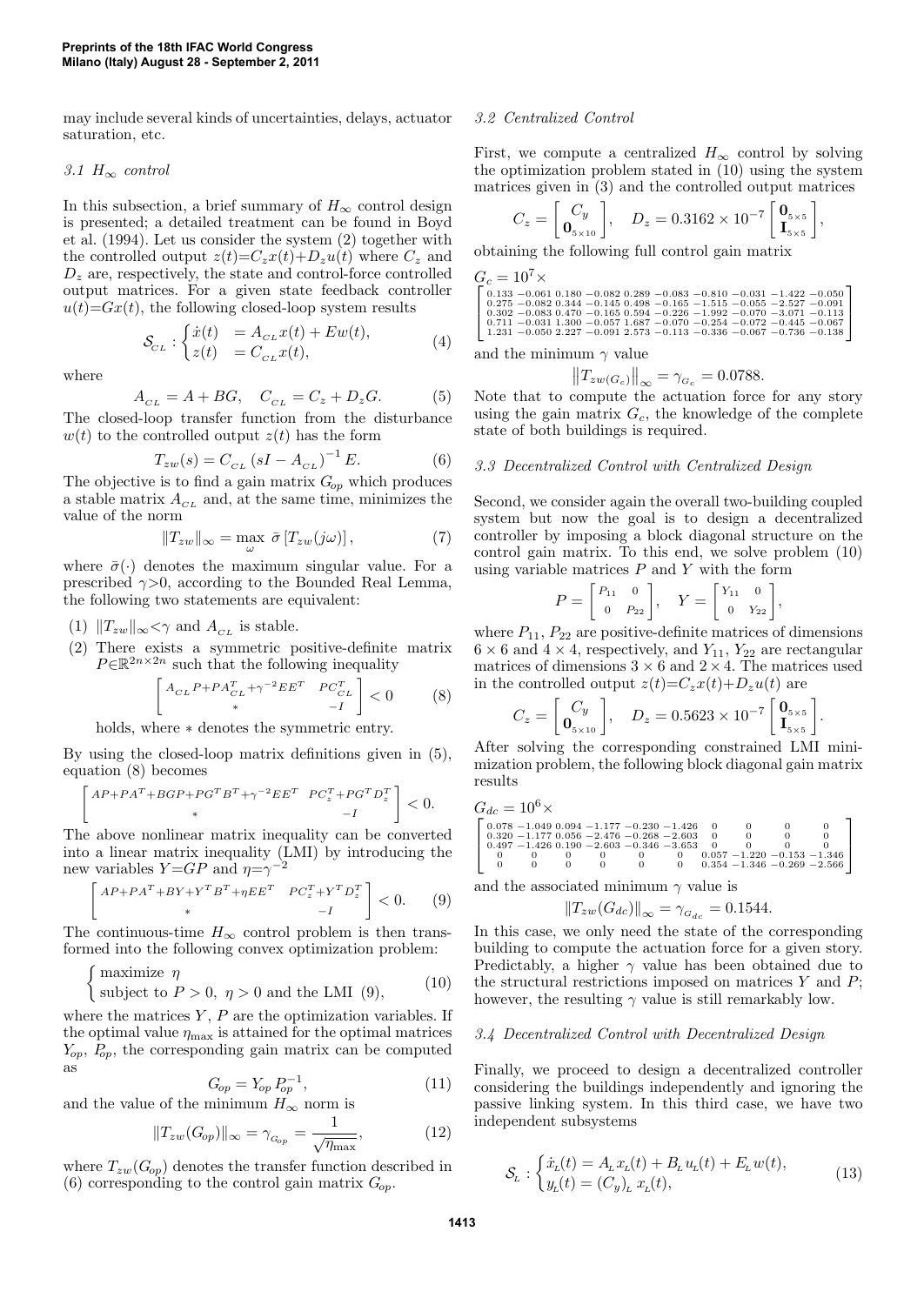$$
S_{R}: \begin{cases} \dot{x}_{R}(t) = A_{R}x_{R}(t) + B_{R}u_{R}(t) + E_{R}w(t), \\ y_{R}(t) = (C_{y})_{R}x_{R}(t), \end{cases}
$$
(14)

with state vectors

$$
\begin{aligned} x_{\rm L}(t) &= \Big[\,q_{1}^{(l)}(t), \dot{q}_{1}^{(l)}(t), \, q_{2}^{(l)}(t), \dot{q}_{2}^{(l)}(t), \, q_{3}^{(l)}(t), \dot{q}_{3}^{(l)}(t)\Big]^T\!\!, \\ x_{\rm R}(t) &= \Big[\,q_{1}^{(r)}(t), \dot{q}_{1}^{(r)}(t), \, q_{2}^{(r)}(t), \dot{q}_{2}^{(r)}(t)\Big]^T\!\!, \end{aligned}
$$

control forces

$$
u_{L}(t) = \left[u_{1}^{(l)}(t), u_{2}^{(l)}(t), u_{3}^{(l)}(t)\right]_{1}^{T} u_{R}(t) = \left[u_{1}^{(r)}(t), u_{2}^{(r)}(t)\right]_{1}^{T}
$$

and outputs

$$
y_{L}(t) = \left[y_{1}^{(l)}(t), y_{2}^{(l)}(t), y_{3}^{(l)}(t)\right]^{T} y_{R}(t) = \left[y_{1}^{(r)}(t), y_{2}^{(r)}(t)\right]^{T}
$$

The matrices in (13) and (14) can be easily derived from the matrices and values given in Section 2; for instance, the output matrices are

$$
(C_y)_L = \begin{bmatrix} 1 & 0 & 0 & 0 & 0 \\ -1 & 0 & 1 & 0 & 0 & 0 \\ 0 & 0 & -1 & 0 & 1 & 0 \end{bmatrix}, \quad (C_y)_R = \begin{bmatrix} 1 & 0 & 0 & 0 \\ -1 & 0 & 1 & 0 \end{bmatrix}.
$$

For the left subsystem  $S_L$ , we consider the controlled output  $z_{L}(t) = (C_{z})_{L} x_{L}(t) + (D_{z})_{L} u_{L}(t)$ 

with

$$
(C_z)__L = \left[\!\! \begin{array}{c} (C_y)_L \\ {\bf 0}_{3\times 6} \end{array} \!\!\right]\!, \quad (D_z)_L = 0.5623 \times 10^{-7} \left[\!\! \begin{array}{c} {\bf 0}_{3\times 3} \\ {\bf I}_{3\times 3} \end{array} \!\!\right]\!,
$$

to compute an  $H_{\infty}$  controller  $G_{\iota}$ . Analogously, for the right subsystem  $S_L$  we take

$$
z_{R}(t) = (C_{z})_{R} x_{R}(t) + (D_{z})_{R} u_{R}(t),
$$

$$
(C_{z})_{R} = \begin{bmatrix} (C_{y})_{R} \\ \mathbf{0}_{2 \times 4} \end{bmatrix}, \quad (D_{z})_{R} = 0.5623 \times 10^{-7} \begin{bmatrix} \mathbf{0}_{2 \times 2} \\ \mathbf{I}_{2 \times 2} \end{bmatrix},
$$

to independently compute the gain matrix  $G<sub>R</sub>$ . Arranging  $G_{\rm L}$  and  $G_{\rm R}$  in a block diagonal gain matrix, the following decentralized controller results

Gdd = 10 6× 0.050 −0.774 −0.003 −0.953 −0.096 −1.095 0 0 0 0 0.212 −0.953 −0.019 −1.868 −0.133 −2.048 0 0 0 0 0.279 −1.095 0.074 −2.048 −0.190 −2.822 0 0 0 0 0 0 0 0 0 0 0.097 −1.905 −0.188 −2.421 0 0 0 0 0 0 0.418 −2.421 −0.298 −4.326 

In this case, the minimum  $\gamma$  value is not available; however, the  $H_{\infty}$  norm can be directly computed using (5)–(7), resulting

$$
||T_{zw}(G_{dd})||_{\infty} = 0.1550.
$$

In Fig. 2, the maximum singular value curves of the transfer functions  $T_{zw}(G_c)$ ,  $T_{zw}(G_{dc})$ , and  $T_{zw}(G_{dd})$  are displayed. Note that the curves corresponding to the decentralized controllers  $G_{dc}$  and  $G_{dd}$  are practically coincident.

#### 4. NUMERICAL SIMULATIONS

In this section, numerical simulations of the free and controlled responses of the two-building system, using the El Centro 1940 earthquake as acceleration input, are presented. The maximum absolute inter-story drifts, and the maximum absolute control forces for the left and right building are displayed in Fig. 3 and Fig. 4, respectively. Five cases of response are showed: (i) free response of the uncoupled system (denoted by Free in the legend), no passive or active control devices are working in this case; (ii) free response of the coupled system, i.e. response



Figure 2. Maximum singular values.

under passive control (denoted by Passive); (iii) response of the coupled system under the centralized active control (denoted by  $G_c$ ); (iv) response of the coupled system under the decentralized active controller with centralized design (denoted by  $G_{dc}$ ); and (v) response of the coupled system under the decentralized active controller with decentralized design (denoted by  $G_{dd}$ ).



Figure 3. Left building inter-story drifts and control forces

The graphics show that a remarkable reduction of the vibrational response is achieved by the passive control system. Regarding the active controllers, the performance of the decentralized controllers  $G_{dc}$  and  $G_{dd}$  is certainly excellent: both controllers behave practically the same as the overall centralized controller, in some cases with a slightly higher control effort.

Next, we consider the partial and full failure of the active decentralized controller  $G_{dd}$ . Table 1 presents the maximum inter-story drifts for full failure (Passive) and two cases of partial failure (Left failure, Right failure). The corresponding maximum absolute control actions are collected in Table 2. As a reference, these tables also include the data for the free response, actively controlled